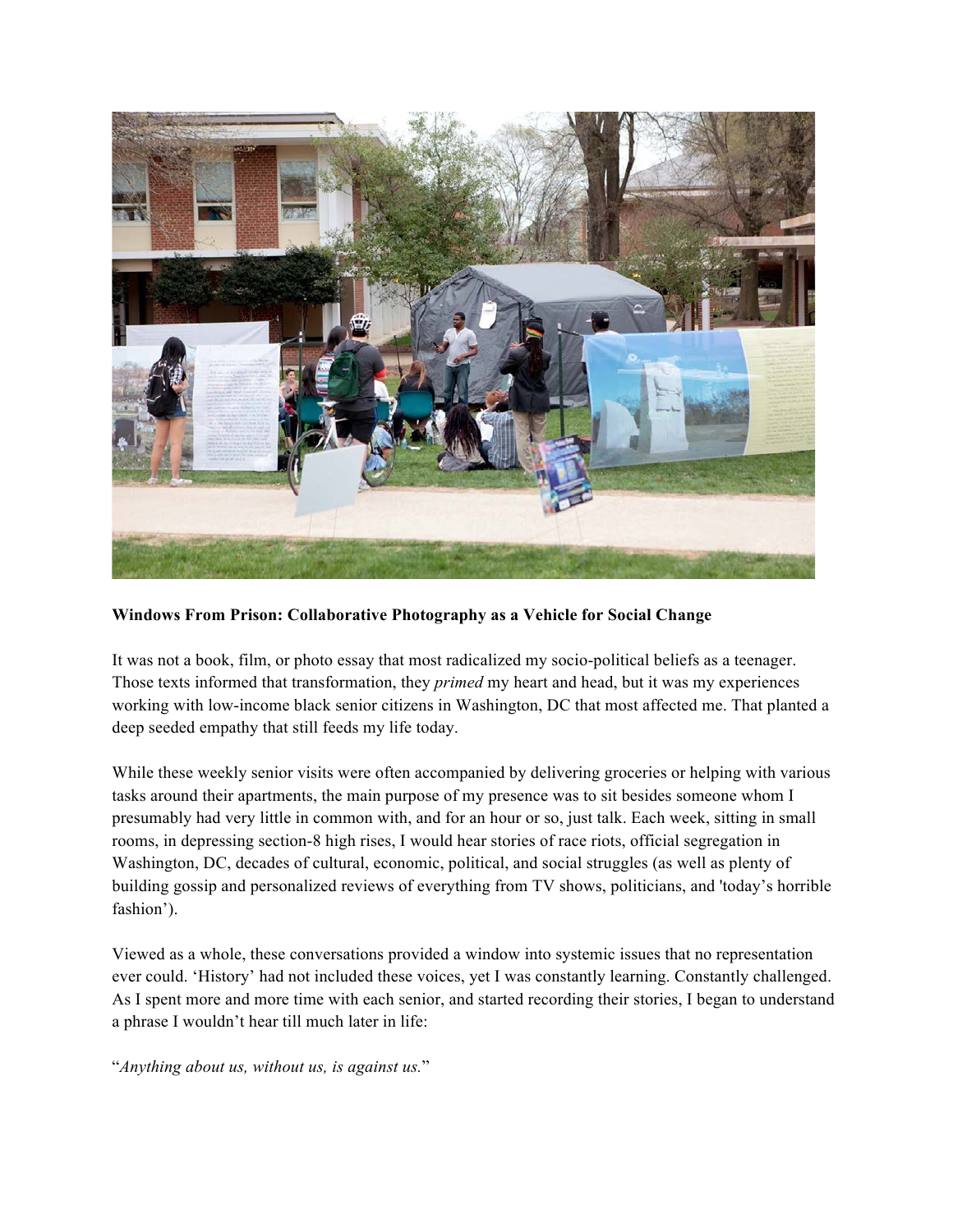I began to feel and respect the power of co-presence. I began to understand the importance of those most affected by any given issue being an integral part of any conversation about their lives and the issues that they face. It was here in these dark rooms, over cups of sweet tea and **on** dusty couches, that I encountered the *political potential of conversation*. The power of breathing the same air. Of slowing down. Of shutting up and listening.

**And with that in mind, I can't think of a better way to end [here], and keep moving.—I see this is intended as a transitional sentence, but it's a bit confusing. Either cut it, or rework—I think the confusing word is "end"; the reader may think the essay is ending. Here's what I suggest: "With that in mind, I can't think of a better way to keep moving." Just write ok—or provide a rewrite when you resend this.**

### **Some reasons to listen:**

*"If you could have a window in your cell, what place from your past would it look out to?"* **[if you put the responses in italics then the key question should be visually set differently—bold? Larger font?**

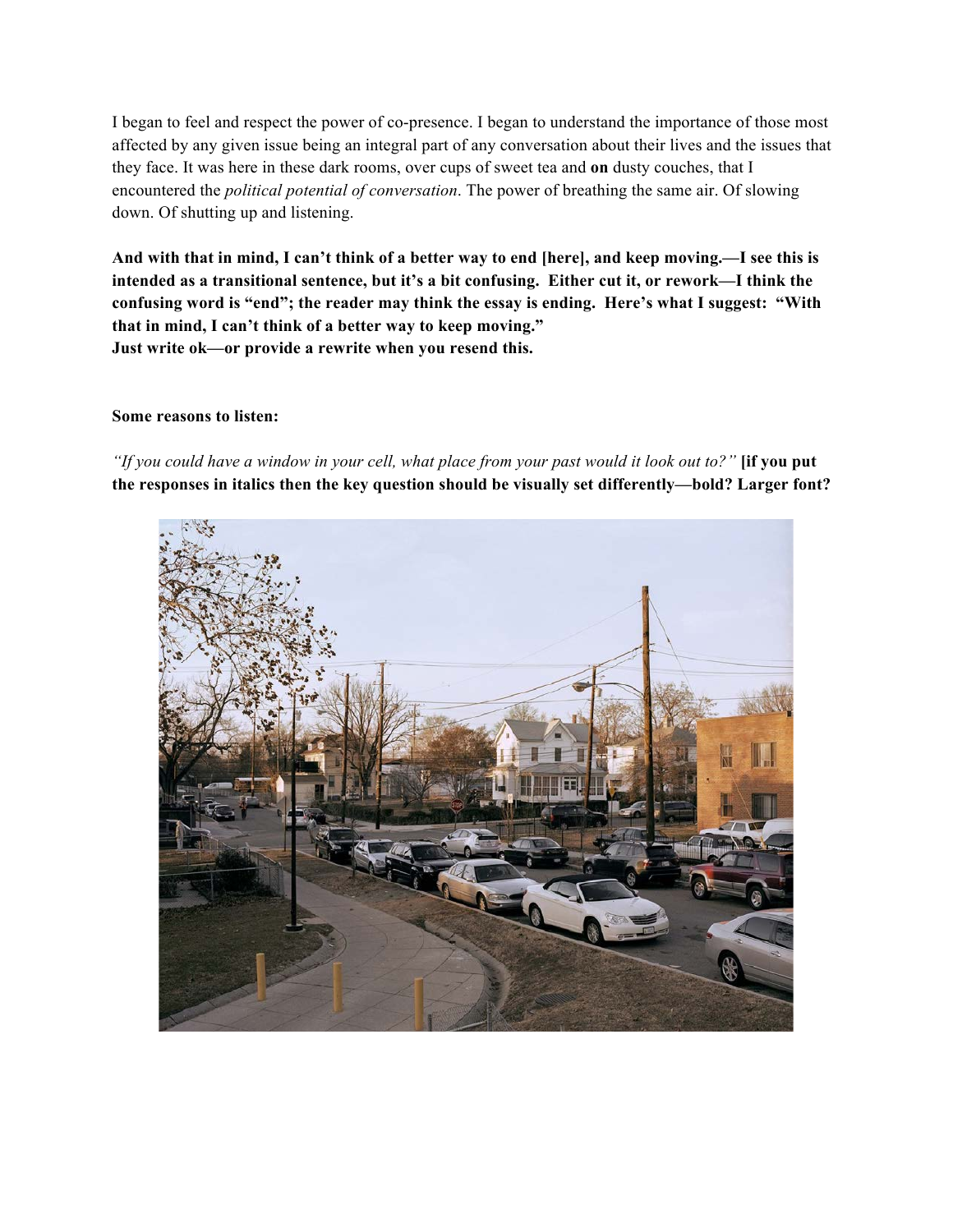# **[the design/typography should indicate multiple voices—Is there a way of visually setting this off beside using quotation marks? I am thinking of some kind of frame or at the least putting everything in italics and indenting.**

"If I had a window in my cell it would carry the view of Olive St N.E., off of Kenilworth Ave by Deanwood subway station. The photo would include the street beginning at the bottom where the station is, where it starts to incline like a hill, capturing the houses on both sides and the street littered with its ornaments. Addresses not being important, rather the view, as if I were standing in the center of the street, at the bottom of the concrete slope staring backward into a life, longed deterred from that quiet place.

This caption having much meaning, carrying with it an abundance of nostalgic memories, for this place used to represent home. Safety was ever present while my brothers and I played with the neighborhood kids, decorating the sidewalk with innocent laughter and jovial games children play. I see my mother smile because she could worry a little less, we no longer lived in the projects of S.E., I could see the "maybe," the "hope" that her boys might have a chance at something better inscribed in her countenance...this place seen it all, and through the thick and thin it always caressed me with its safety and comfort, always worthy enough to call home...These days they view from my window is full of nature's delights, towering trees and hills that makes the sunset look ethereal. Breathtaking, but only for a moment, because beyond its beauty lies a standing structure with a menacing stare, reminding what this place really is. Home is what its not. So if I had a window looking out to a place from my past, it would be the place it all began and ended, full of love, safety, and comfort in the midst of turmoil as well as triumph. There's no place like home."

Kenneth, Windows From Prison participant.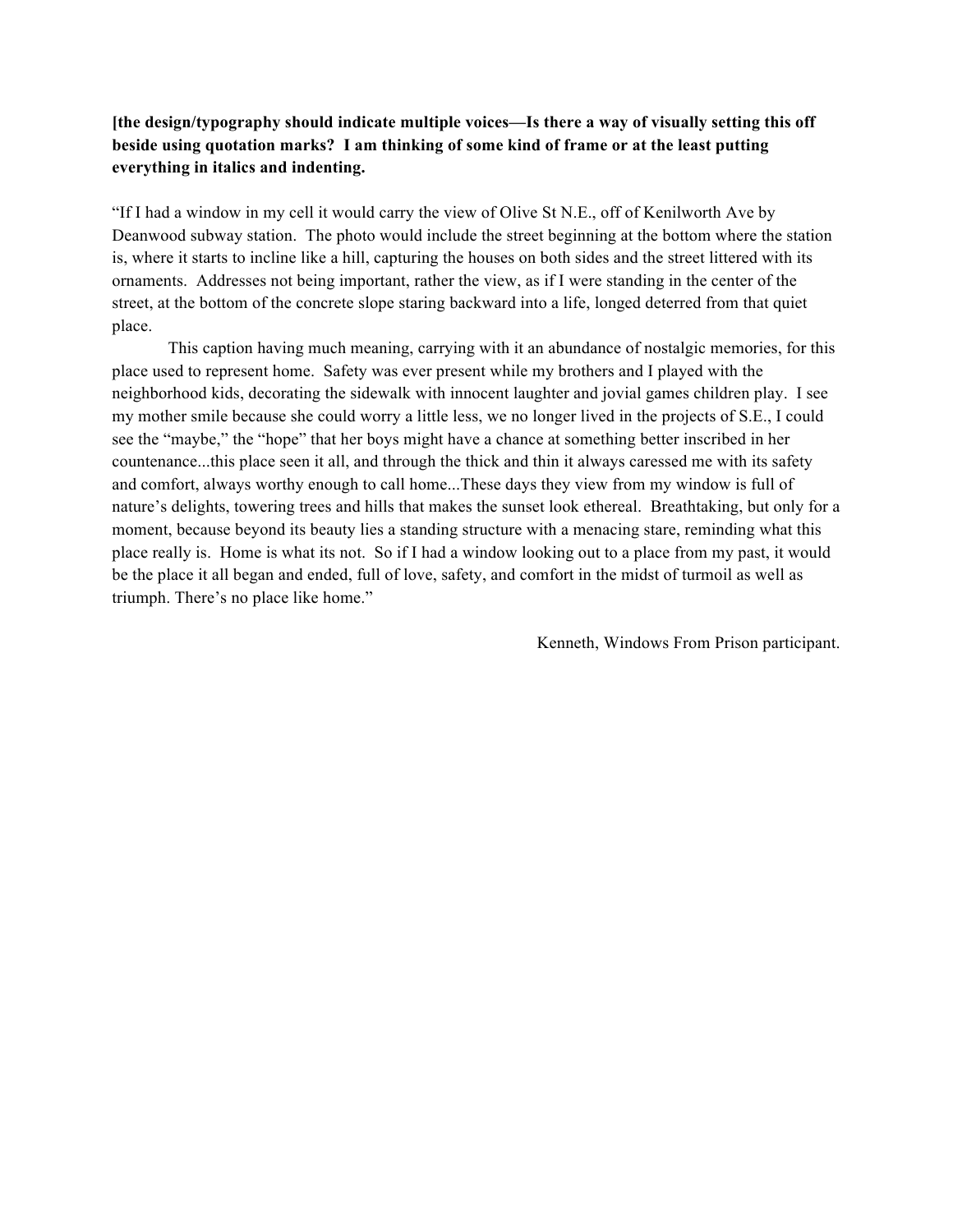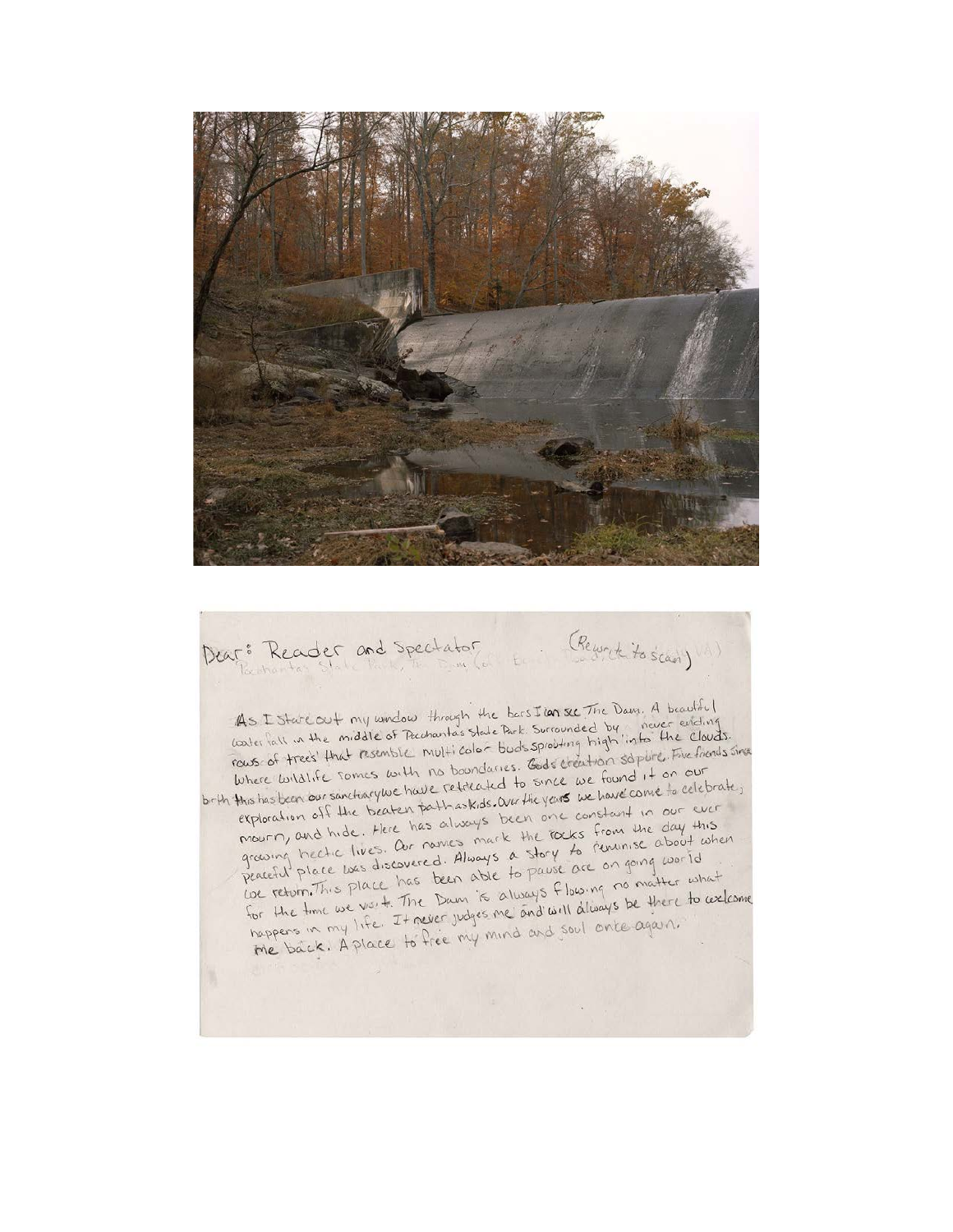#### **Windows From Prison**

The process of dehumanization is part and parcel to the experience of incarceration. Creating images *with* prisoners that don't further stereotype, traumatize, reduce identities, or dehumanize my collaborators were my goals when I began the ongoing project, *Windows From Prison.* From the beginning, it was important that the project engage with prisoners not as monsters, or "Others" as we often see in photos or videos around prison issues, nor as mere numbers and statistics utilized by many of the most well intentioned reports. Instead, the project started with the belief that by engaging with individuals as human beings (through dialogue and creative exchange), something powerful, potentially therapeutic, and politically activating could arise.

While it has evolved to engage each local context in which it's produced, the project always begins with an open-ended question:

## *"If you could have a window in your cell, what place from your past would it look out to?"*

Participating prisoners respond by writing detailed descriptions of the photograph that they wish they could see, and include a letter that 'captions' and gives personalized meaning to their chosen and predesigned image. The requested images are then created, sometimes by myself, sometimes through collaborations with high school and college students, and given back to each participating prisoner.

Whenever the project is exhibited, the images and corresponding writing become a staging ground for a set of public events to expand the dialogue, to fill the gaps left by any photographic project, and to instigate community conversations around local issues of incarceration.

Since its initial iterations in the fall of 2012, *Windows From Prison* has expanded into interactive exhibits in various states, a national postcard-exchange program (including hundreds of prisoners who responded to the question: "If you could create a window in the prison walls, what would you want the world to see?"), a high school curriculum that connected incarcerated teens and high school students (produced by myself and Georgetown University's street law clinic), and various public installations that have brought thousands of individuals together with prisoners across the country.

From the beginning, it was important that the project strive to generate a new *kind* of prison photography. In this instance, to create new photographs of incarceration required that no images of prisoners, detention facilities, police cars, court rooms, or execution chambers were necessary. Nor sought after.

In an attempt to move beyond this, it became evident that, if I couldn't get cameras into prisons for prisoners to use, and creating another documentary project was not of interest, but **[and?]** I still wanted to work collaboratively with prisoners to create their own photographs, then it only made sense to use the limitations as our medium, to work with prisoners to think photographically. To write photographically. To utilize collaboration and translation as way to foster empathy and powerful moments of community engagement at every phase of the project.

*Windows From Prison* began in October of 2012 in Richmond, VA, where, as an undergraduate student, I began holding workshops through a creative writing class a friend was running at the local jail (Open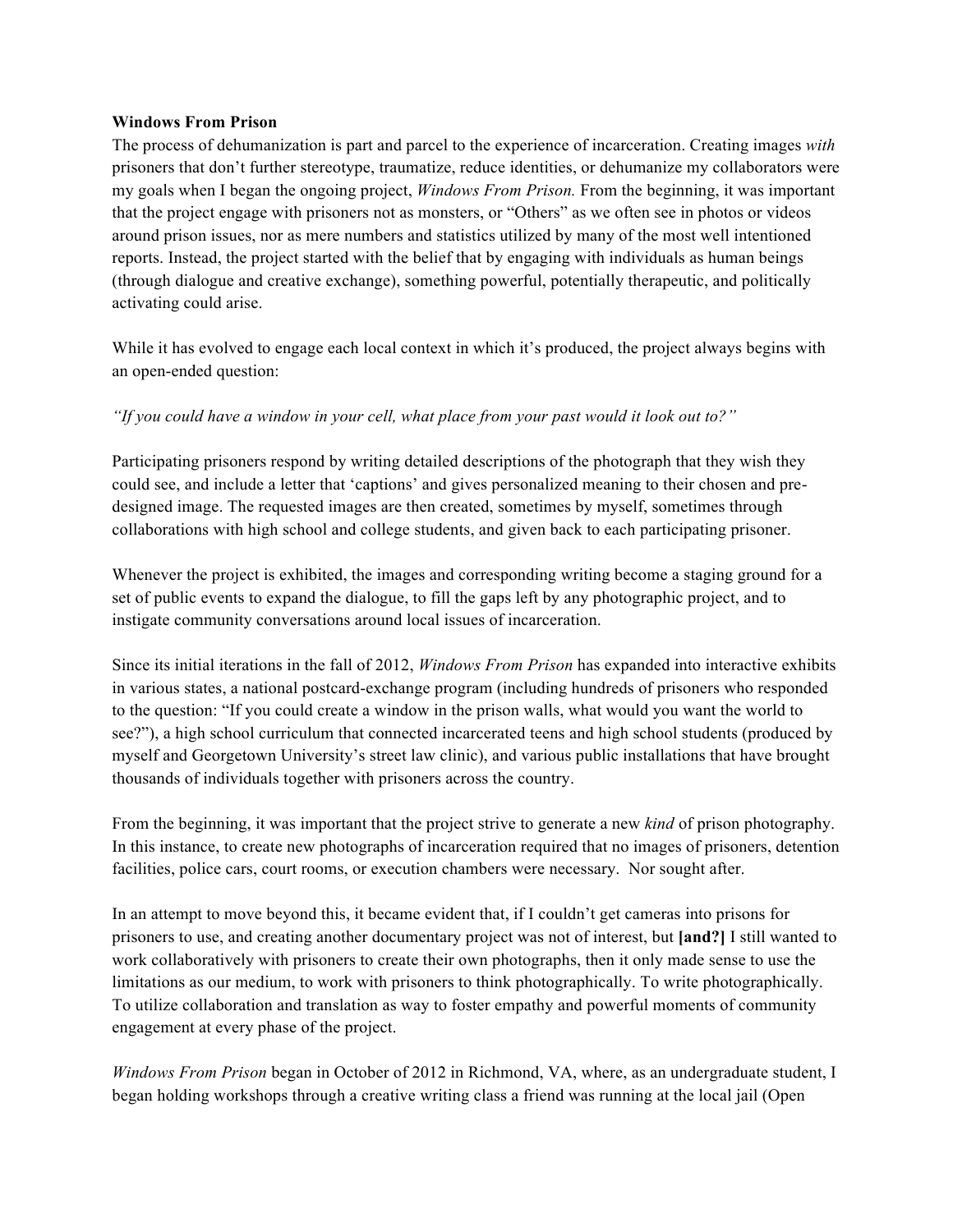Minds VCU). After an initial discussion, the men and women I was working with would spend an hour writing letters and **[cut** written] descriptions for making the photographs. Individuals were then invited **to**  share what they wrote with the larger group, sparking conversations that often moved between notions of nostalgia, home, childhood, camaraderie, dislocation, and often the need to 'move beyond' or 'better' the very places they wish they could see.

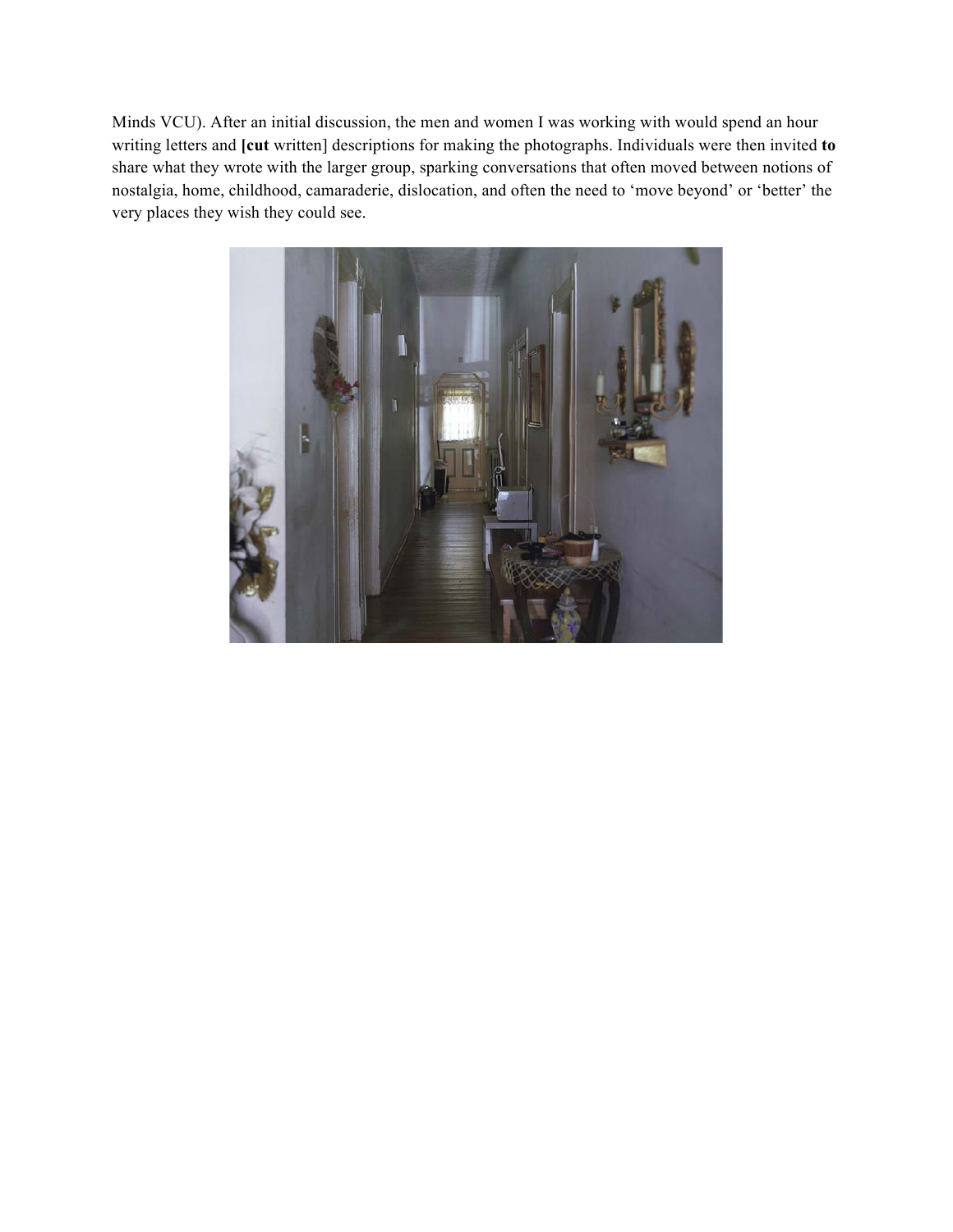Luoking Through this window I can see this long hallway. My eigher and I running half way down the railway and sliding the remaining of H way in our socks. AT The age of 12yrs old Are My sister but this time, seeing the world through my Innervent eyes. This hall way was a safe haven for us. this half way is filled with much laughter and Fun. No workies I miss this place

The photo requests moved in a variety of ways: a hallway one individual used to slide down with his sister in their socks; a view of a participant's bedroom so he could better imagine hearing his siblings "tearing the house apart" as they ran down the stairs to get out the door for school each morning; a bucolic image of a state park where there's a dam and a **river—[cut where]** the "water is ever flowing. Never judging."

Participants in the workshops included the specific address (if **there was one)** and described exactly how to create the image, where to stand, what to include in the frame, occasionally what the sky should look like or what time of day the exposure should be made at. After the initial set of writing workshops, the requested images (which were initially photographed by me, and later expanded to include high school and college students) were then created, printed, and given back to the incarcerated participant.

It's important to note here, that before each version of the project is ever exhibited, there have already been a **multitude [best word?]** of community exchanges. The image, and thus the narrative of incarceration that is presented, is not imposed on the 'subjects' of the project but **generated** collaboratively. The collaborative structure not only **generates [vary language—produces?]** a new *kind* of prison photography, but, importantly, **[becomes?** is itself ] a vehicle for bringing diverse communities together. Thus, each stage of the image (designed in writing workshops, photographed with community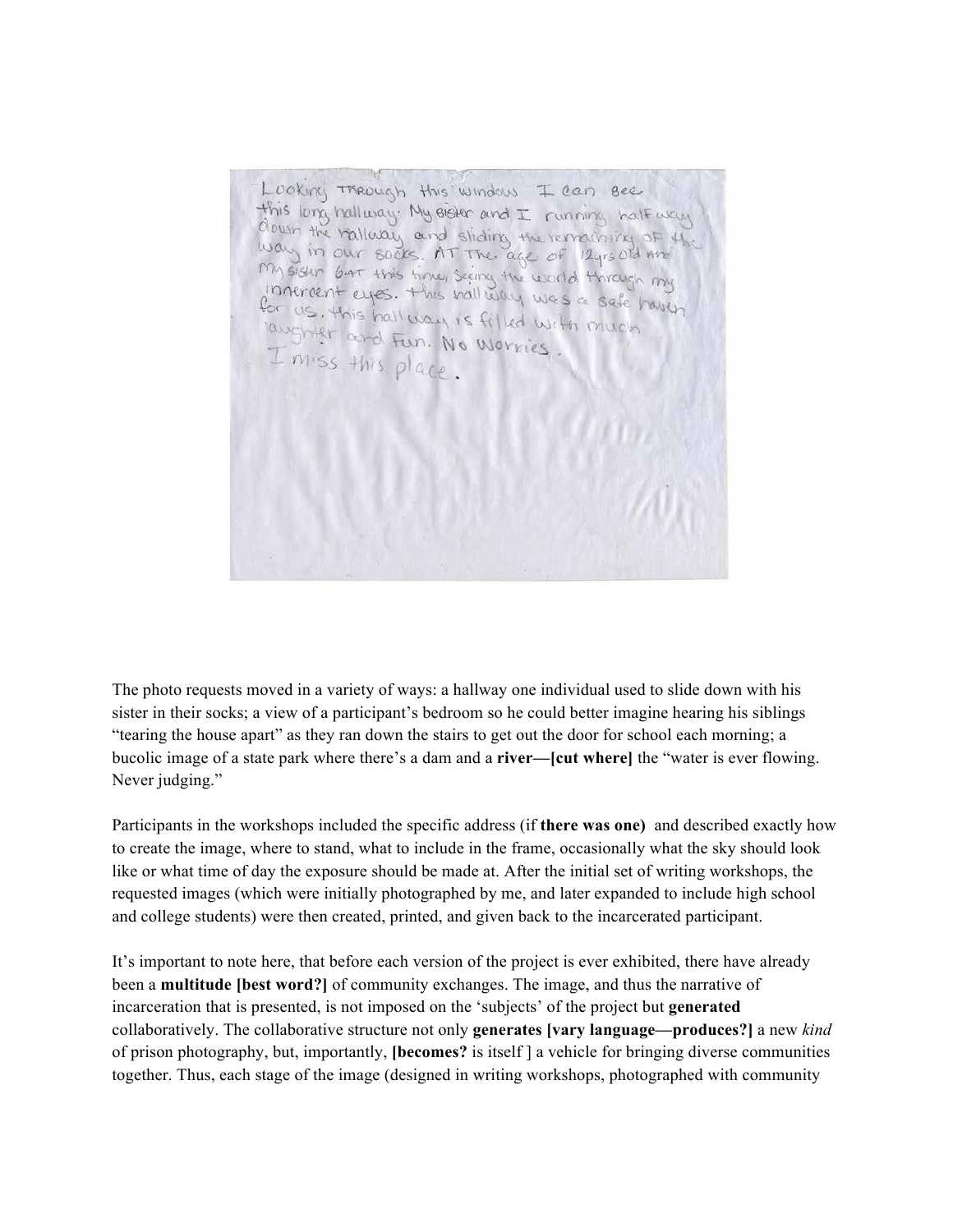members, and exhibited in public spaces) creates its own multi-centered classroom, each ripe with avenues for generating deep levels of empathy and understanding.

To translate something (taking the words of each prisoner and translating them into an image) is to dive deeply into someone's life. To immerse yourself in their writing and reveal and produce your own perceptions of their desire. In hopes of making this 'classroom' as powerful as possible, I designed the process of creating the image to be very slow and intentional. When I'm working with high school and college students to create the images, we go in a small group to each requested location. When we arrive, we read the corresponding letter aloud and have a moment of silence to allow the space to envelope us as much as possible. If the requested image is of a home, then we go to the door and knock, and explain to anyone who answers what we are doing, why, and ask permission to create the photograph. This alone has led to many unique and powerful experiences. At one location, the door opened to the sister of a man (mentioned above) who, though in her twenties now, used to slide down the hallway with her brother when she was 7. The exact hallway was right behind her as she held her two year old son in her arms. We talked for over an hour and finally made the photograph. It's not a moment you can really translate, but the process creates those possibilities. At another location, the family who lived there did not know the person and would not allow us to photograph their home. Strangely, though they wouldn't allow us to create a new image, they suggested that we use Google's street view (which we did).



When we're ready to start making the image, we begin by using our digital cameras as sketchbooks, creating various compositions of the requested location that we think best fits the prisoner's description. Looking over each digital image we decide upon which is the best composition and then use that composition to create a final image with a 6x7 medium format camera. We use medium format to give the participant the highest quality image that we can afford. By the time we've made the image it's usually taken upwards of an hour. Slowing down the process is integral for creating as strong an image as possible, but also because it creates space for dialogue between myself, the students I'm working with, and any individuals in the area that may come up and talk with us.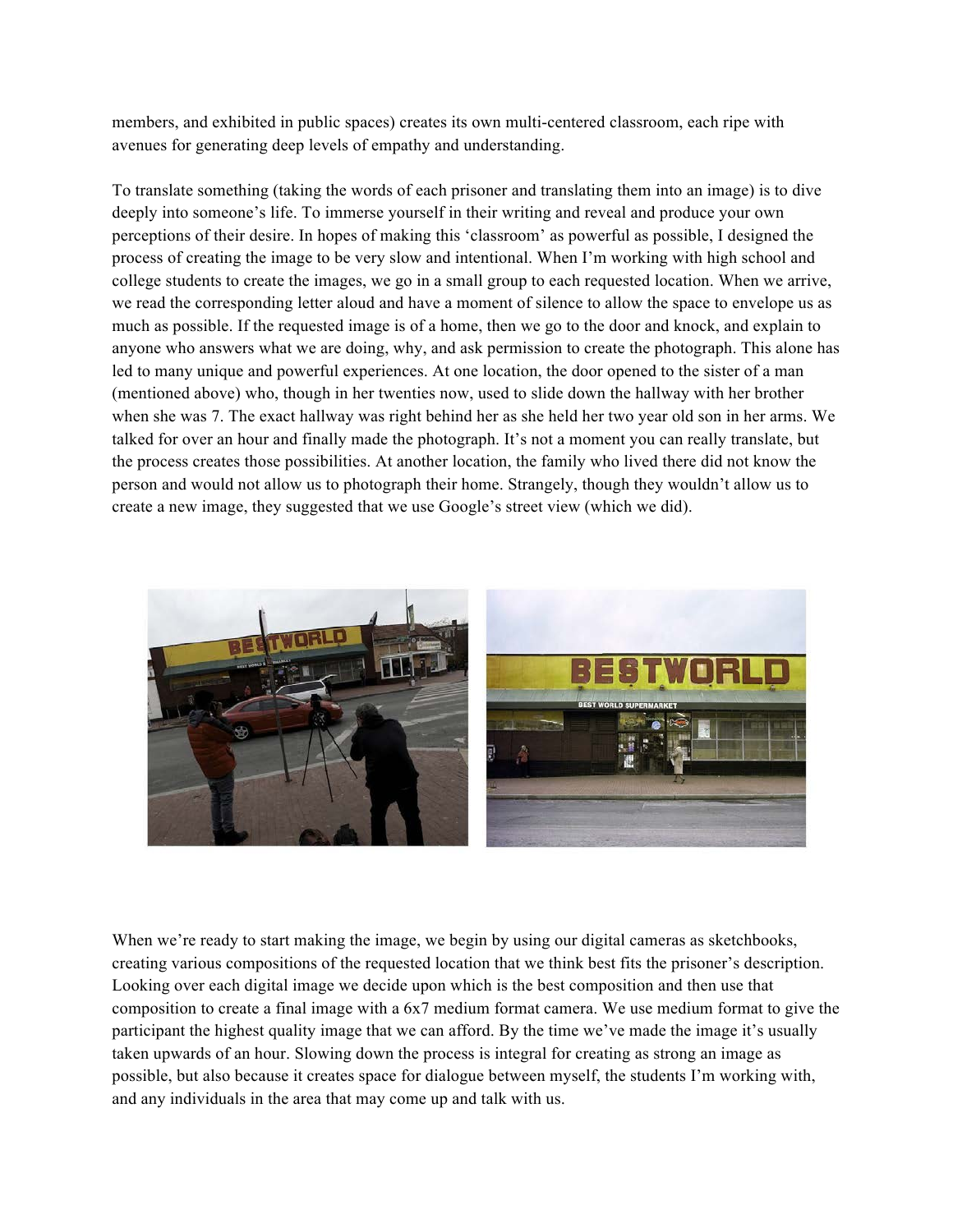#### **Exhibition tactics, or the value of creating photographs that don't try to answer questions:**

What do viewers learn from these photographs? At first glance, I believe and hope very little. It is precisely the fact that the images give little information, precisely that they are often mundane 'snapshots' (a photo of a bay window, a sign on a street corner, a hallway...) that I believe creates a powerful vehicle for revealing something deeper than a hundred journalistic endeavors. As a viewer, if you want to engage with this image and the person whose history it contains, then you have to go to the voice of the prisoner. The images intentionally tell very little (except to the individual who requested it). Here, the privileged eye is inverted. This is as much an attempt to avoid voyeurism, as it **is a** hope of sharing a more **emotional window [what is that? The language is not quite right—alternative language? empathetic view??**] into the experience of incarceration. As a viewer you can choose to engage or not, but if you do, it is the voice of the subject that will guide you through the image, not the preconceptions or prejudices of the photographer. Their captions imbue these spaces with life and can radically shift our perceptions of the image's meaning (ie; a seemingly simple image of a bay window is transformed as the viewer learns that it was requested so that the participant could imagine herself on the other side of that window playing games with her children with snacks all around them on a cold day...).

While exhibitions of the project have expanded and evolved since the first installations, the goal has always been for the exhibition to function not as an endpoint, or a culmination of a body of work, but as a starting point for bringing diverse audiences together through dialogue and community actions around ending mass incarceration. Thus, each exhibition features expansive public events (community forums, poetry from prison readings, film screenings, and many others) where individuals most affected by these systemic issues, and those most invested in their transformation (former prisoners, family members of incarcerated individuals, at-risk youth, NGOs, policy advocates, and many others), utilize the humanistic stage that the images create to push the project's civic, educational, and artistic potential further. By creating points of exchange between prisoners and a multitude of individuals, I believe that the project presents alternative models for documentary photography, and strives to facilitate a humanistic window into the histories, realities, and desires of some of the 2.3 million incarcerated Americans.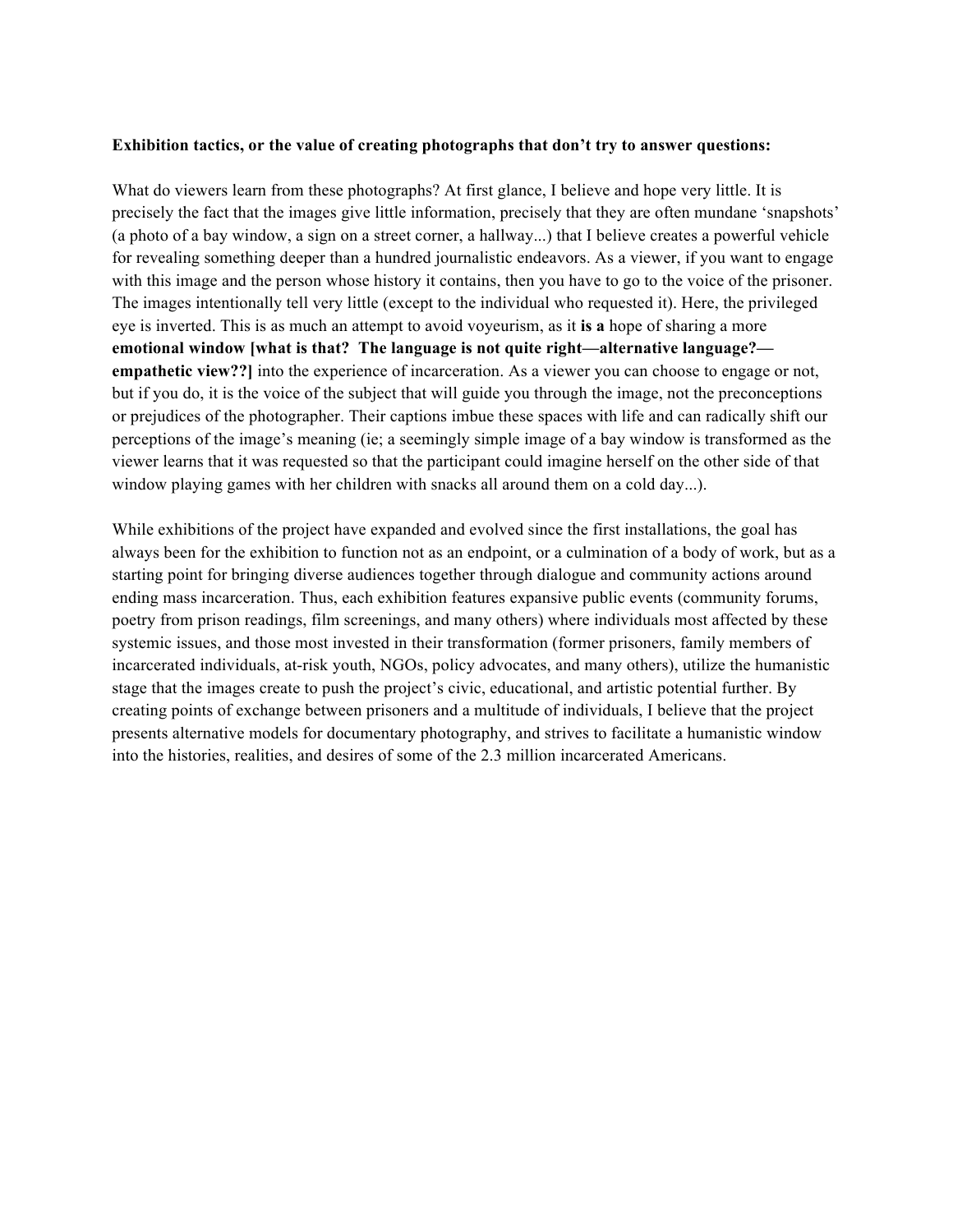

In June of 2013, the Bridge Progressive Arts Initiative in Charlottesville, VA hosted the first solo exhibition of the project. As you entered into the space, you were immediately surrounded by content. Straight in front of you were the images. The photographs were each printed too small to immediately see with a shelf filled with cards below each image. To your right you encountered a large map made up of orange dots that filled the wall and created the shape of the United States. To your left was a library of books, plants, a bulletin board, quotes painted on the wall, and various infographics. For the map I geolocated every jail or prison in the United States, projected it on the wall, and painted each dot. Besides the map were various stats about incarceration in the United States (**e.g.,** With 2.3 million US citizens behind bars, the US **with** only 5% of the world's population, **has** 25% of the world's prisoners...). On the left side was a reading room with chairs, a local resource guide including information about groups that work around issues of incarceration, a lending library full of books written by prisoners or about incarceration that had been donated by publishers around the world, plants grown by **local** prisoners sat on shelves while a bulletin board full of post-its invited community members to ask questions about incarceration, beside that was a calendar of exhibition events, quotes about incarceration, and a smaller map that identified all the detention facilities in the area.

**[this repeats somewhat] As mentioned,** the photographs, which were in the center of the room were printed at a small scale in frames without glass. **Their size meant that** the images could not be seen from afar. If you wanted to encounter them you had to come up close. Below each image were cards with each prisoner's written photo request and corresponding letter. Visitors could read the letters prisoners wrote and take them with them, but the images could only be viewed in the space. For that exhibition, and any time the project has been shown in a gallery, the images are always printed at the same size that I am allowed to mail or give back to the incarcerated participant, which is typically 4x6 inches. This choice of scale **strives** to reinforce the micro and macro ways that incarceration constantly strips away a prisoner's humanity as well as to create an exhibition experience that [language repeats **strived** to] foster**s** a more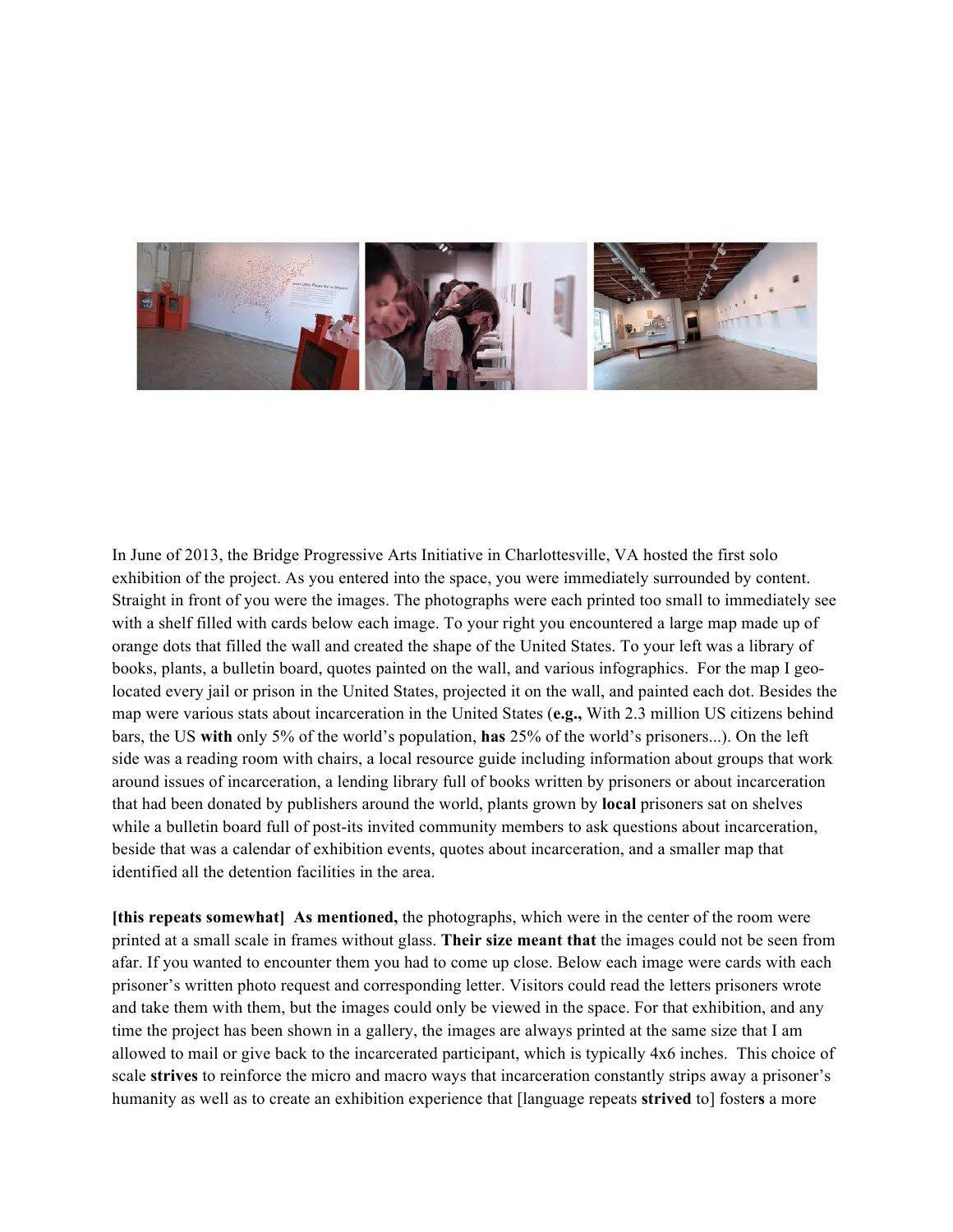intimate viewing experience. While I've always used a 6x7 camera to create each set of images (in hopes of sharing the highest quality that I could afford to make) I wanted to present a viewing experience that individuals could either engage with or not. If you want to see the image there is no standing back or keeping one's distance.

Beyond what individuals would encounter on the walls of the space, we hosted an extensive set of community forums, film screenings, poetry readings from prison, letter writing workshops, vigils, teachins led by community members affected by incarceration and many many others. These events had the potential to fill in the gaps left by any document, create community connections, and champion the importance of interpersonal engagement. Viewed as a whole, the hope was that the photos may have gotten viewers 'in the door,' but perhaps it was finding out about a local group, meeting someone, hearing directly from a neighbor about these issues, that might truly activate community members.



In addition to the exhibit, we printed a newspaper and placed them in bright orange newspaper boxes across the city. Expanding the exhibit beyond the gallery, the newspaper reached out to community members to fulfill additional photo requests from local prisoners. The newspaper had information on the exhibit, public programing, an editorial written by writer/curator Pete Brook on the history of photography workshops in prisons and included a "housing wanted" advertisement for a local group working with women through the reentry process that were in need of a permanent location. During the exhibit this group began meeting at the gallery, and while no permanent location has been found yet, they continue to hold regular events at the space.

Viewed from afar, many of these choices were made to respond to a gallery context, which had both a pre-existing architecture and a self selecting audience (both of which I employed various tactics to expand upon). Within a less defined setting, with a more diverse public, it has made more sense to utilize photographs to create something in a larger scale, to alter or dominate space in hopes of creating a new environment (another classroom) altogether.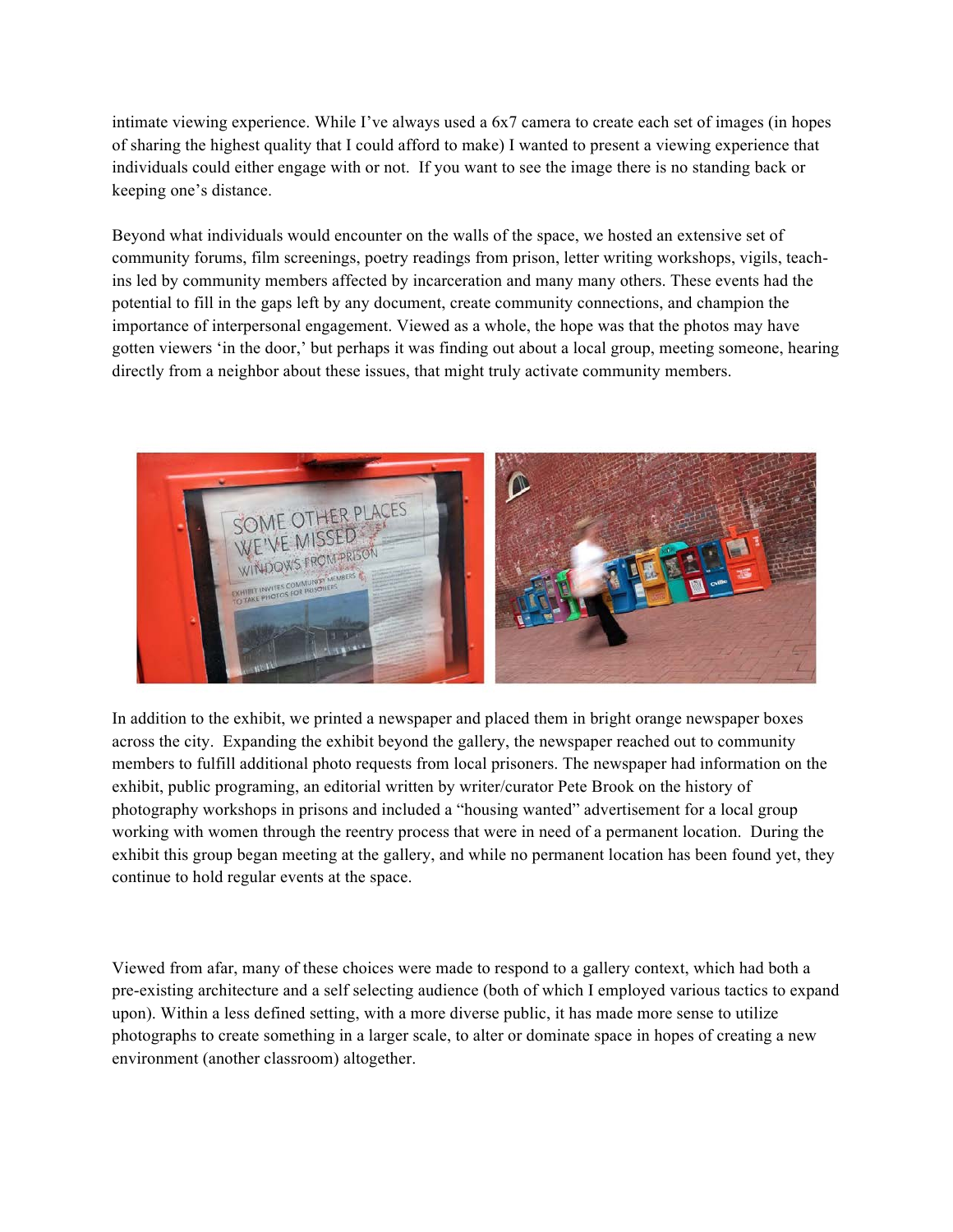This can be seen in a recent installation of the project held in the main square of George Mason University just outside of Washington, DC. The project, which began in September 2013 and exhibited in April 2014 responded to Washington, DC's local context in a variety of ways. In DC, if you are sent to prison, you are put in the federal system (because DC is not a state and has no prison) which mean you can be sent thousands of miles away from family and friends. For this project we worked with the group "Free Minds DC" to write letters with the same question, "If you had a window in your cell..." to dozens of individuals from Washington, DC but who have been put in prisons across the country. After getting a **multitude [best word?]** of responses back, we worked with photo students from Duke Ellington High School and photographers from George Mason University, and went across DC to create each image according to the corresponding directions, and mailed them back to each participant. In April of 2014 the images and corresponding prisoner's writing were printed on 12x9 ft banners and displayed on campus in GMU's central public square. The banners were placed in a circular design with a large interactive installation in the center, so that that the photos created their own classroom, carving out space for dialogue and community action.



Mirroring the project's ethos, the exhibit didn't seek to impose information upon a community, but to create avenues for local knowledge to emerge, complicate, and activate the project's artistic and civic potential. Leading up to the exhibit, social science students from a variety of departments worked on inclass assignments to produce large quantities of research around issues related to mass incarceration. This research was transformed by GMU printmakers and other art students into a set of infographics and silkscreened pamphlets to be placed in the exhibition. For another part of the installation, master papermakers pulped prison bedsheets and made blank paper out of it. We then painted data points from every jail or prison in the United States on the new and momentarily 'blank' paper.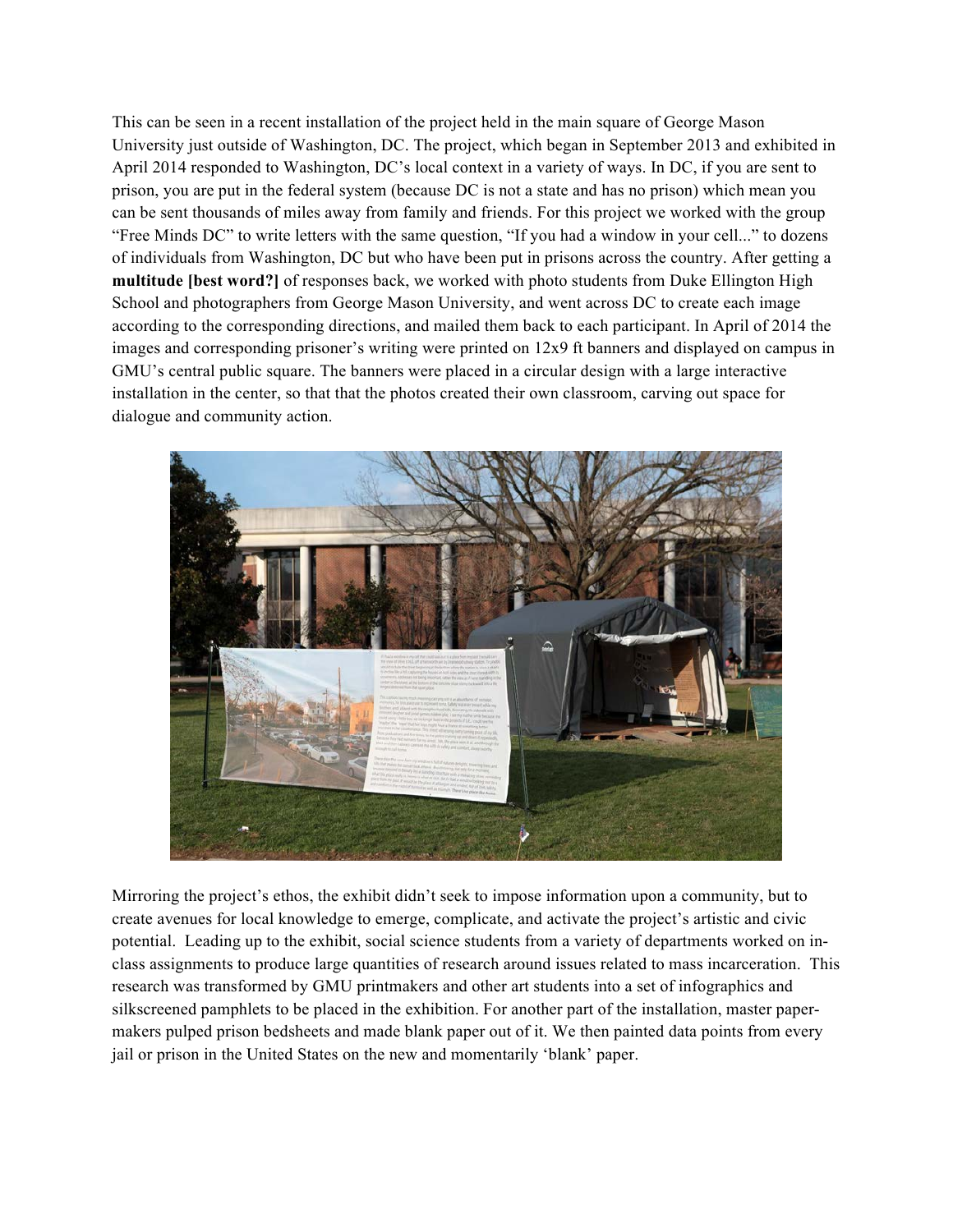

The exhibit featured historical discussions about photography and incarceration; a forum about the intersections of race, slavery, and imprisonment; events featuring exonerated prisoners speaking about their experiences; film screenings; at-risk youth leading a workshop about their struggles and ideas for the future; and former prisoners reading poetry and discussing with students what it feels like to be incarcerated, what it means to grow up in certain social circumstances, and how solitary confinement affected them.

Viewed as a whole, the exhibition was built around four main concepts. First, that incarceration is far too complex and systemic for photography to be able to present any 'document.' **[cut rest]** Second, that GMU's faculty and students, like almost any campus or community in the US, had **a[cut** incredibly] diverse and relevant set of experiences, skill sets, networks, and expertise to include in the conversation (which the exhibition became a catalyst for bringing together). Third, that with GMU's proximity to Washington, DC, partnering with NGO's, policy advocates, and organizations not only further expanded the conversation, but created avenues for students to engage with systemic issues in complex, multidisciplinary, and relevant ways. Fourth, that by incorporating communities most affected by issues of incarceration (through various events, workshops, and discussions), the exhibition itself **sought** [strived] to move beyond the very frustrations with representation and abstraction that led to the project's design.

Whether a large-scale public installation, a national postcard exchange program, or a small workshop setting, I believe much of the project's power resides in its flexibility. In that it**s** process can respond to, or build upon local contexts, limitations, issues, or campaigns. It can incorporate hundreds if not thousands of individuals and still create space for intimate interactions. For instance, at the GMU exhibit, individuals could view the work by themselves for as long as they wanted (the benefits of public installations), or participate in an increasingly tiered system of engagement: from participating in a workshop, to helping produce content for the installation, to working with our team to create the photos, to moving beyond the project to support one of the many organizations that came and presented at the exhibit. Moving the images beyond the gallery, blog page, or newspaper fold, created alternative spaces